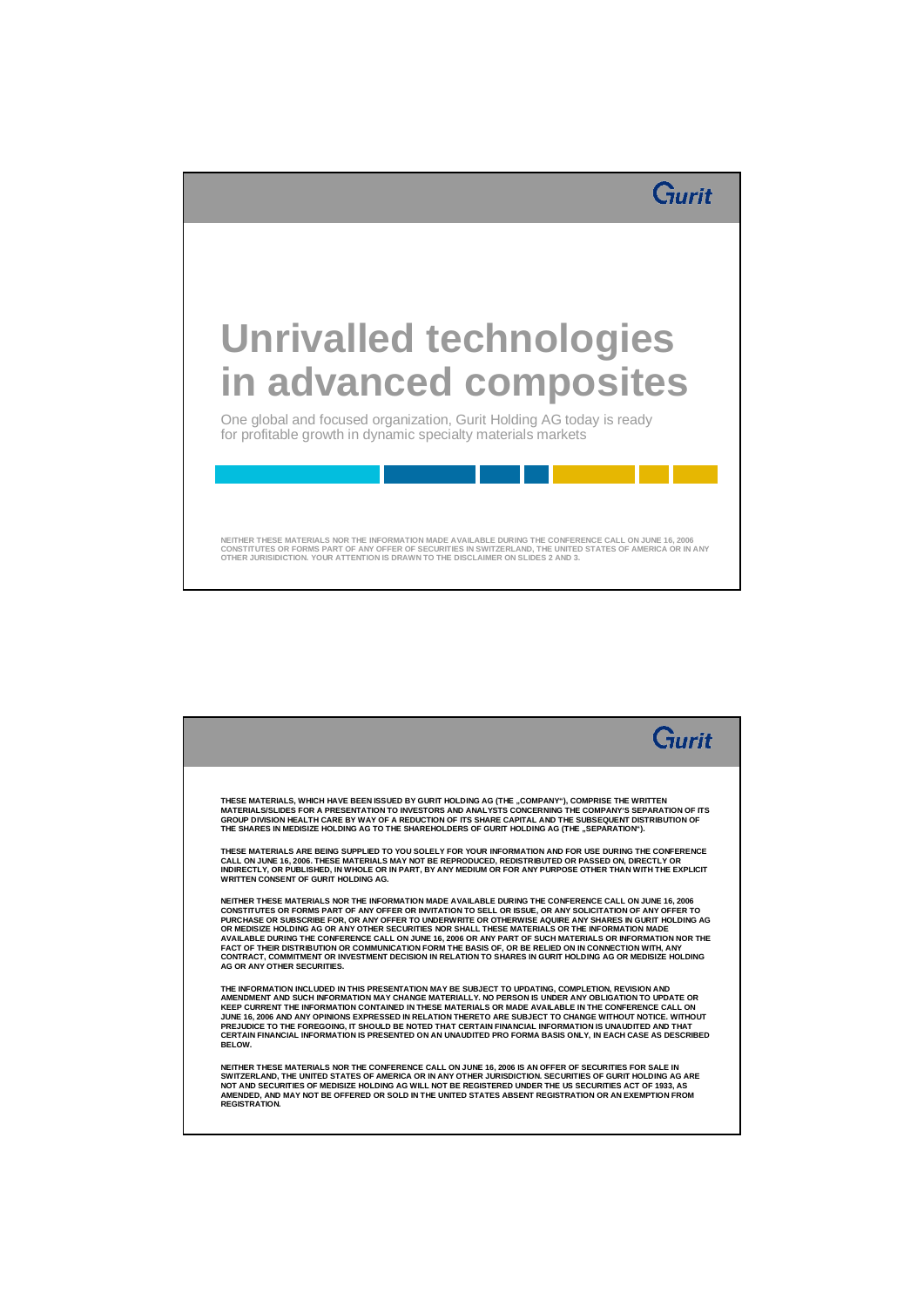

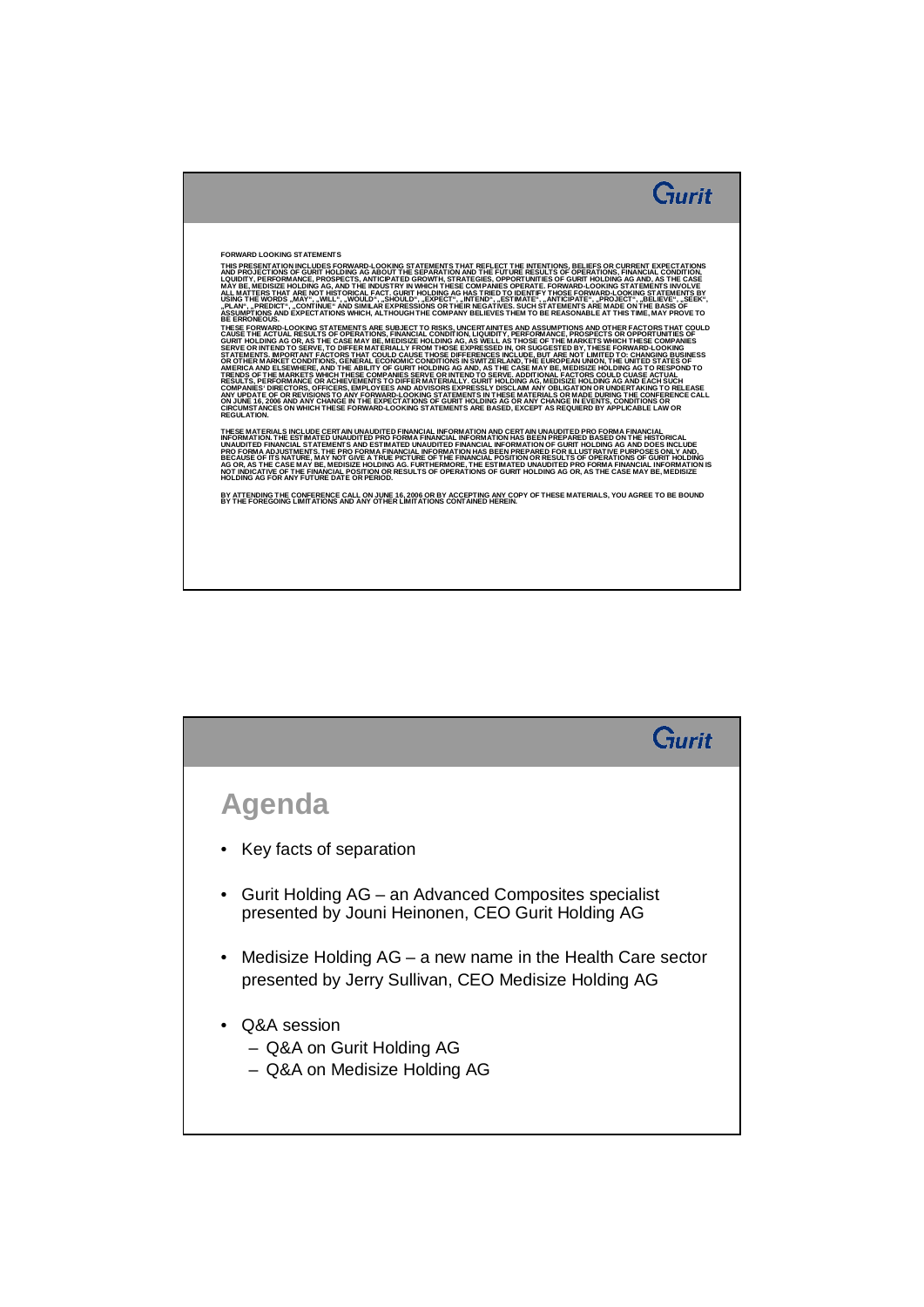#### Gurit

#### **Key facts of separation**

- Capital reduction by 50% at Gurit Holding AG
- Distribution of shares of Medisize Holding AG to existing shareholders of Gurit Holding AG
- Listing of shares of Medisize Holding AG on SWX Swiss Exchange expected on or around June 23, 2006
	- Admission Board of SWX Swiss Exchange approved listing application in principle
	- Listing prospectus in German available on demand from June 23, 2006 at Medisize Holding AG, Ebnater Strasse 79, 9630 Wattwil, +41 71 987 10 10; prospectus not available in the USA or in English

| <b>P&amp;L</b> – stand alone plan |                 |             |
|-----------------------------------|-----------------|-------------|
|                                   |                 |             |
|                                   | pro forma 2005* | Plan 2006** |
| Net sales                         | 301.1           | 365.0       |
| Costs of goods and materials      | $-164.6$        |             |
| Personnel exp.                    | $-73.3$         |             |
| Other op. exp.                    | $-40.8$         |             |
| <b>FRITDA</b>                     | 22.4            | 42.0        |
| Depreciation                      | $-13.3$         | $-15.0$     |
| <b>EBIT</b>                       | 9.1             | 27.0        |
| Financial exp.                    | 0.1             |             |
| Tax exp.                          | $-2.5$          |             |
| Group profit                      | 6.7             |             |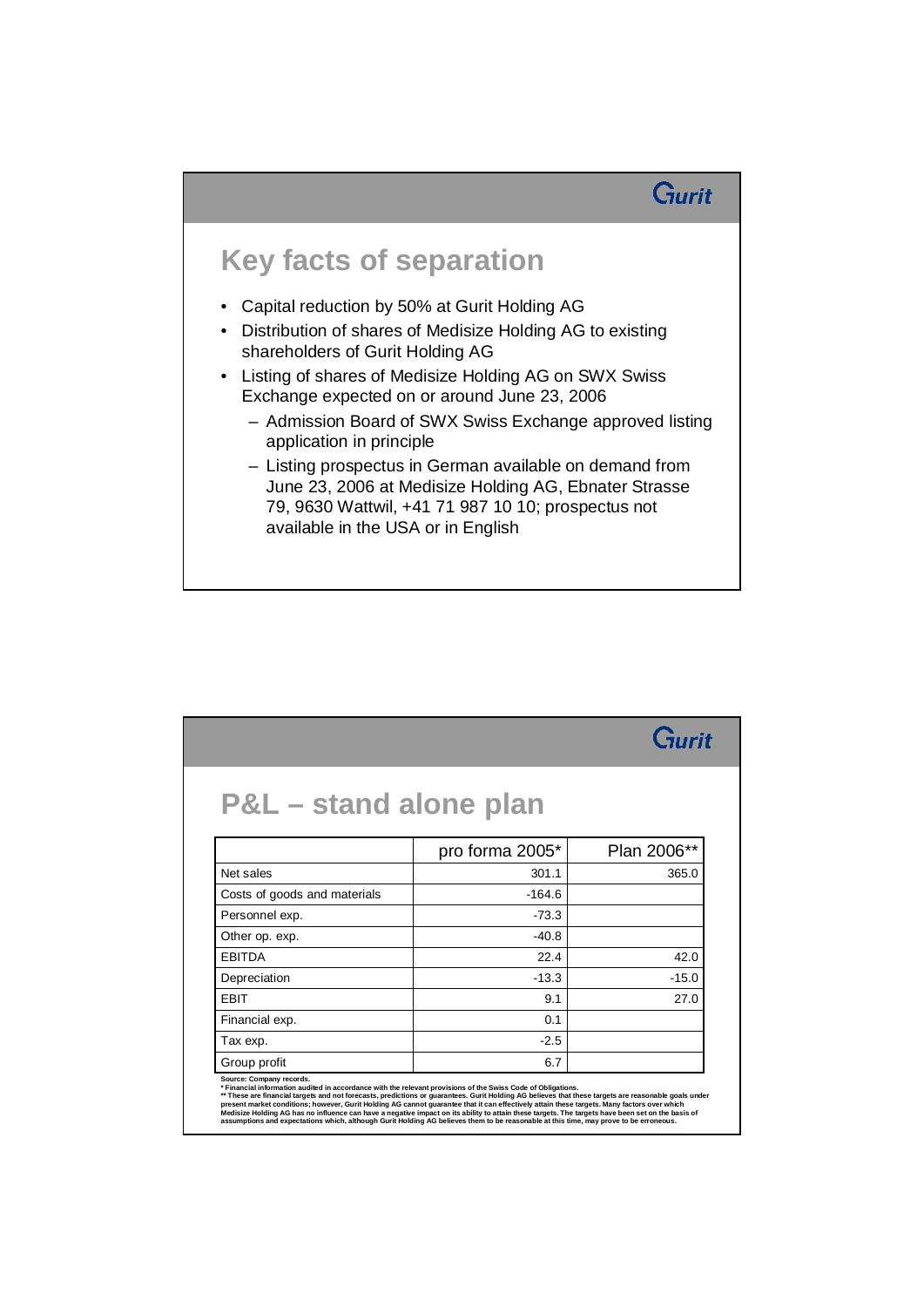|                    | pro forma 2005* | plan 2006** |
|--------------------|-----------------|-------------|
| <b>EBIT margin</b> | 3.0             | 7.4         |
| Tax rates          | 27.2            | $~1$ 30.0   |
|                    |                 |             |
|                    |                 |             |
|                    |                 |             |
|                    |                 |             |

|                               |                       | Gurit |
|-------------------------------|-----------------------|-------|
|                               |                       |       |
| <b>Balance Sheet - Assets</b> |                       |       |
|                               | Carve-out 31.12.2005* |       |
| Cash                          | 19.4                  |       |
| Accounts receivable           | 52.5                  |       |
| Inventories                   | 37.6                  |       |
| Other current assets          | 12.9                  |       |
| <b>CURRENT ASSETS</b>         | 122.4                 |       |
| <b>Fixed assets</b>           | 114.7                 |       |
| Intangible assets             | 164.7                 |       |
| Receivables from Medisize     | 36.1                  |       |
| <b>NON-CURRENT ASSETS</b>     | 315.5                 |       |
| <b>TOTAL ASSETS</b>           | 437.9                 |       |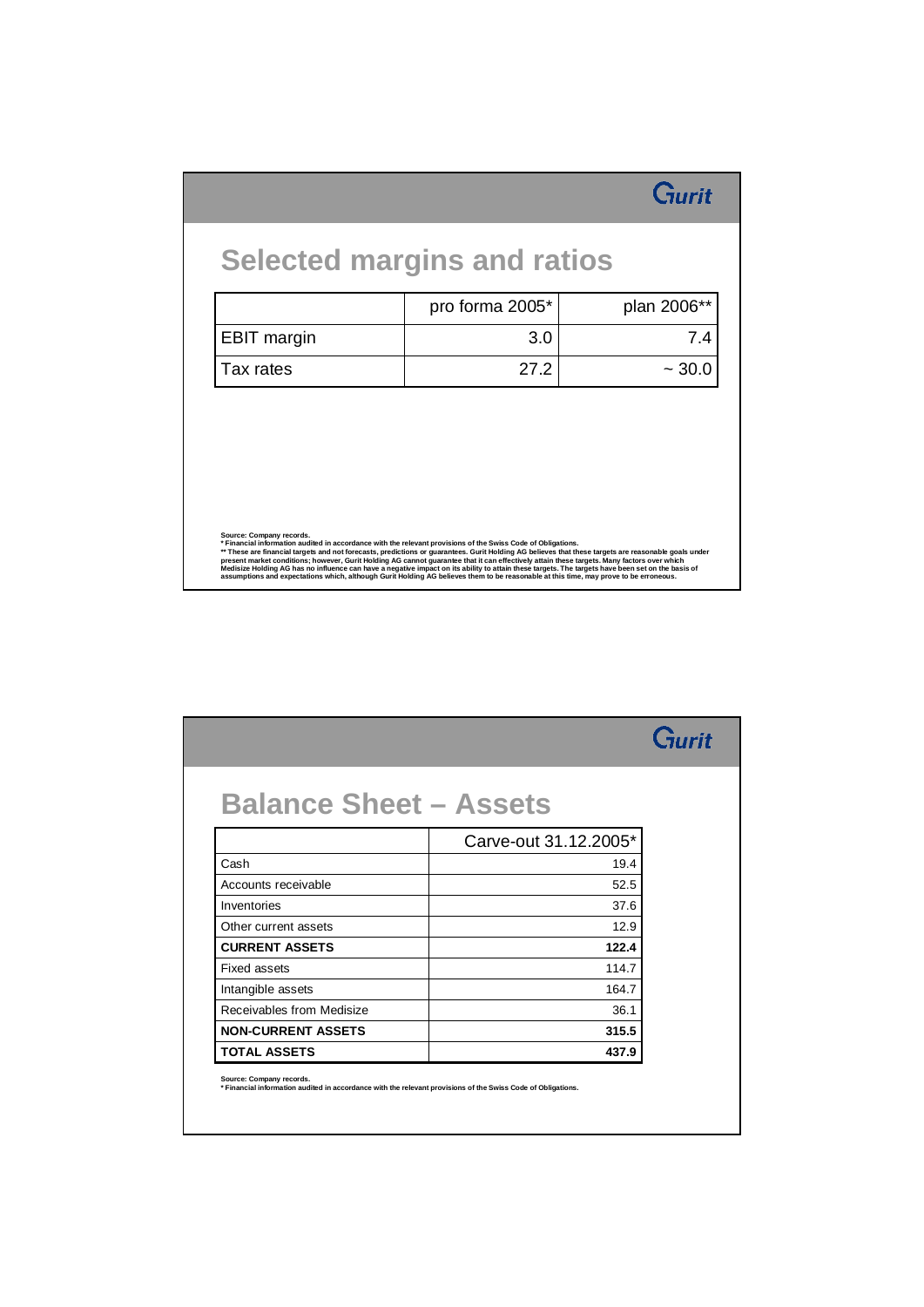## Gurit

#### **Balance Sheet – Liabilities**

|                                  | Carve-out 31.12.2005* |
|----------------------------------|-----------------------|
| Accounts payable                 | 28.3                  |
| Other sh-t liabilities           | 38.4                  |
| Non-interest sh-t liabilities    | 66.7                  |
| Current bank loans               | 56.0                  |
| Non-current financial debt       | 16.5                  |
| <b>Liabilities with interest</b> | 72.5                  |
| Other I-t liabilities            | 0.6                   |
| Provisions/Reserves              | 16.9                  |
| Non-interest I-t liabilities     | 17.5                  |
| <b>Total liabilities</b>         | 156.7                 |
| <b>Equity</b>                    | 281.2                 |

**Source: Company records. \* Financial information audited in accordance with the relevant provisions of the Swiss Code of Obligations.**

|                               | <b>Balance Sheet - Net debt, NWC</b> |  |
|-------------------------------|--------------------------------------|--|
| Net debt                      | Carve-out 31.12.2005*                |  |
| Cash                          | 19.4                                 |  |
| Liabilities with interest     | $-36.4$                              |  |
| Leasing                       | $-1.8$                               |  |
| Total net debt                | $-18.8$                              |  |
| Net working capital           | Carve-out 31.12.2005*                |  |
| Current assets                | 103.0                                |  |
| Non-interest sh-t liabilities | $-66.7$                              |  |
| Total net working capital     | 36.3                                 |  |

**Source: Company records. \* Financial information audited in accordance with the relevant provisions of the Swiss Code of Obligations.**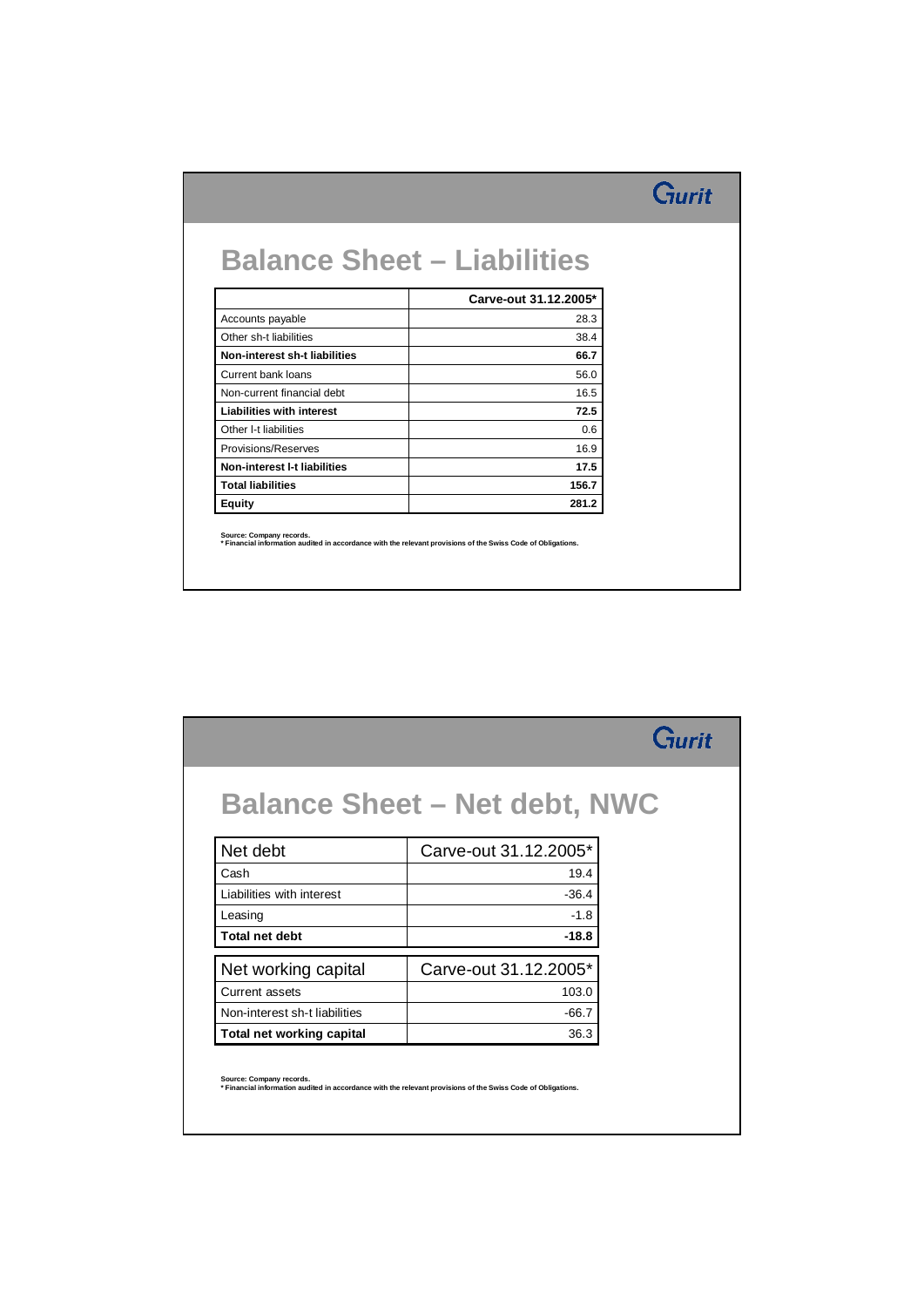

|                              | <b>C</b> medisize |             |
|------------------------------|-------------------|-------------|
| P&L – stand alone plan       |                   |             |
|                              | pro forma 2005*   | Plan 2006** |
| Net sales                    | 246.9             | 260.0       |
| Costs of goods and materials | $-83.4$           |             |
| Personnel exp.               | $-81.0$           |             |
| Other op. exp.               | $-44.4$           |             |
| <b>EBITDA</b>                | 38.1              | 43.0        |
| Depreciation                 | $-9.9$            | $-10.5$     |
| <b>FRIT</b>                  | 28.2              | 32.5        |
| Financial exp.               | $-2.8$            |             |
| Tax exp.                     | $-5.3$            |             |
| Group profit                 | 20.1              |             |

\* Financial information audited in accordance with the relevant provisions of the Swiss Code of Obligations.<br>\*\* These are financial targets and not forecasts, predictions or guarantees. Gurit Holding AG and Medisize Holdin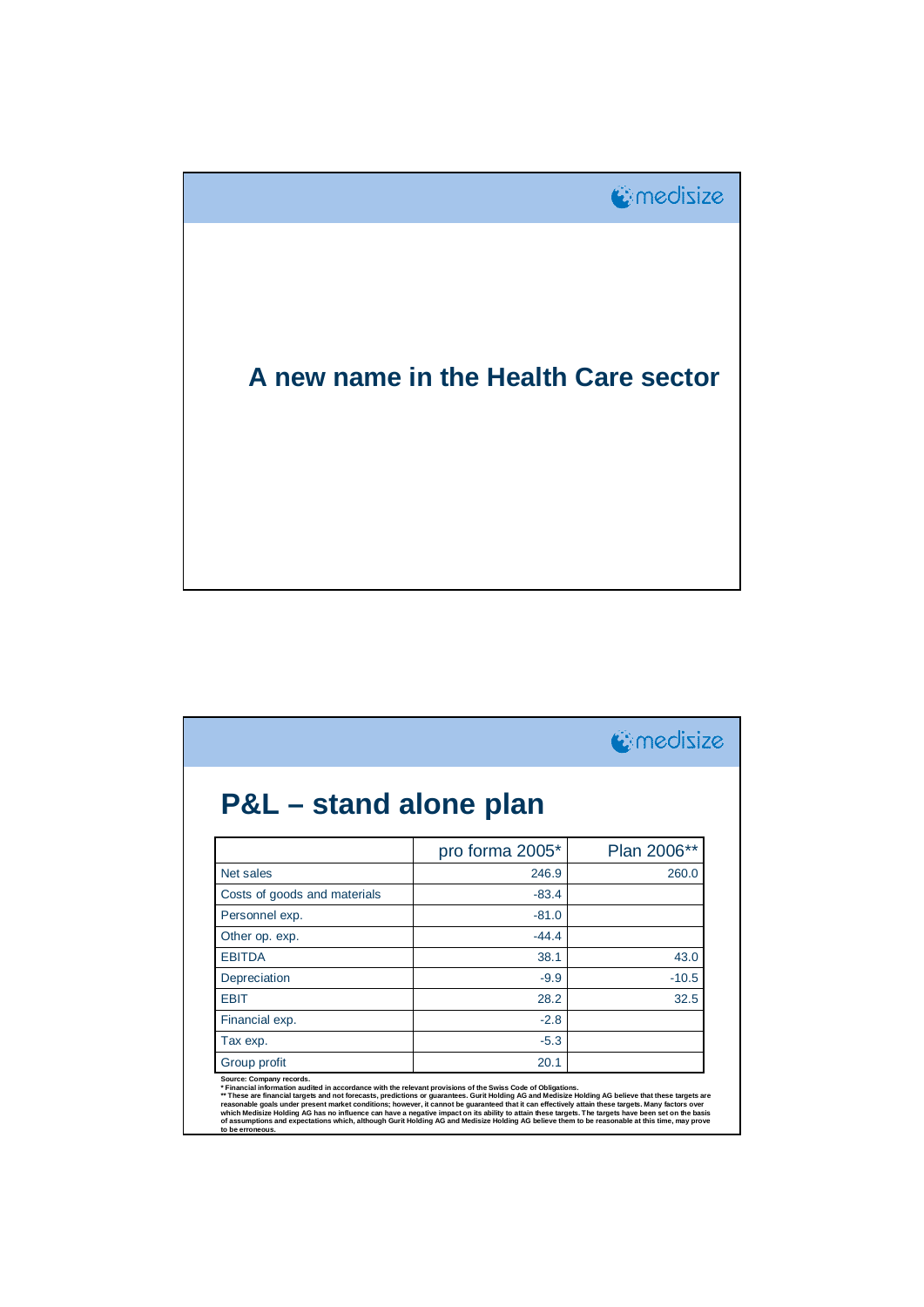|                    | pro forma 2005* | plan 2006** |
|--------------------|-----------------|-------------|
| <b>EBIT margin</b> | 11.4            | 12.5        |
| Tax rates          | 20.9            | $~20 - 25$  |
|                    |                 |             |
|                    |                 |             |

|                               |                       | <b>C</b> medisize |
|-------------------------------|-----------------------|-------------------|
| <b>Balance Sheet - Assets</b> |                       |                   |
|                               | Carve-out 31.12.2005* |                   |
| Cash                          | 25.7                  |                   |
| Accounts receivable           | 42.7                  |                   |
| Inventories                   | 53.7                  |                   |
| Other current assets          | 5.2                   |                   |
| <b>CURRENT ASSETS</b>         | 127.3                 |                   |
| <b>Fixed assets</b>           | 62.5                  |                   |
| Intangible assets             | 64.2                  |                   |
| <b>NON-CURRENT ASSETS</b>     | 126.7                 |                   |
| <b>TOTAL ASSETS</b>           | 254.0                 |                   |